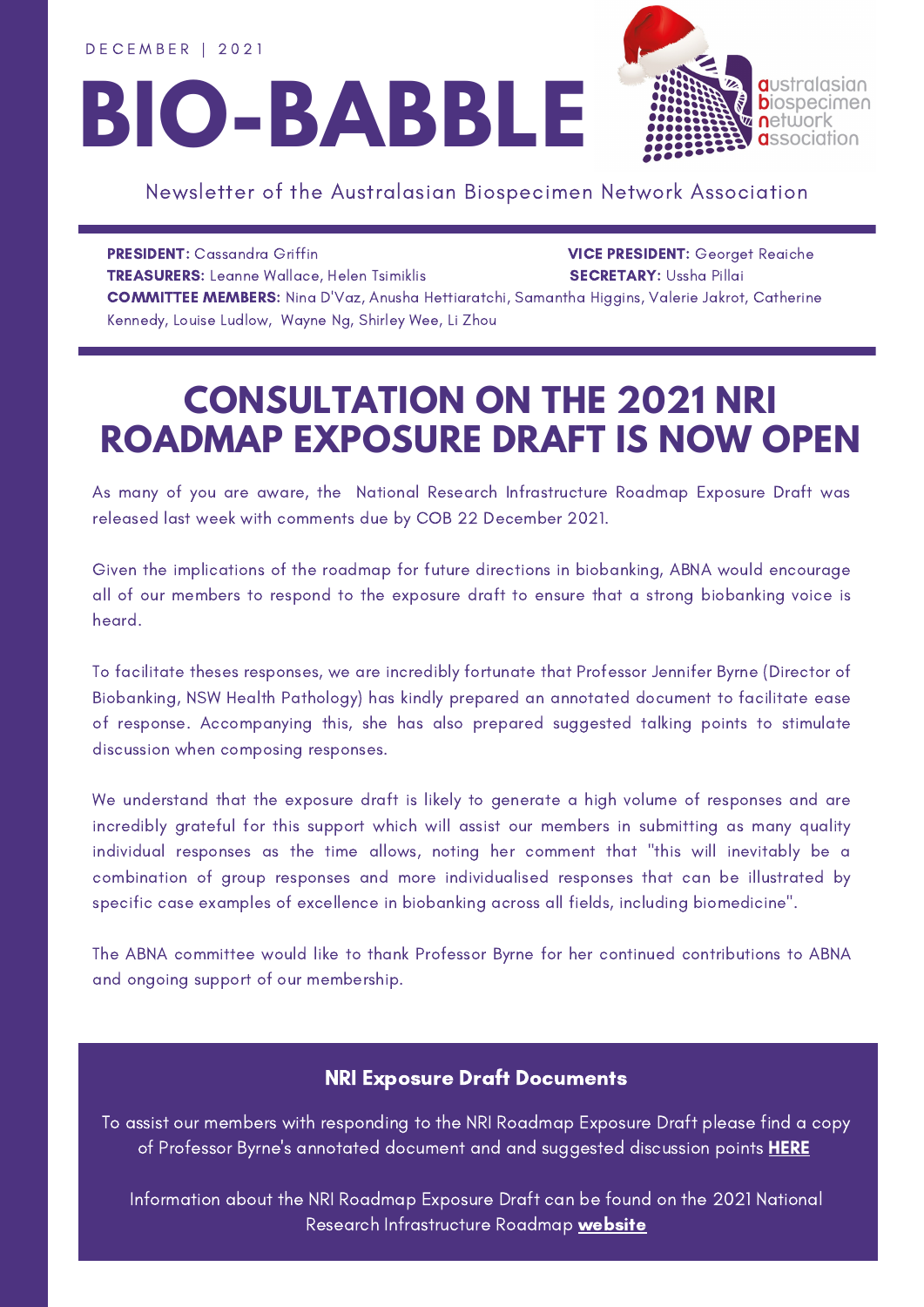## **AUSTRALIA'S FIRST ACCREDITED BIOBANK**

NATA has just announced that Monash University – [Biobanking](https://www.monash.edu/medicine/scs/research/biobanking-victoria-precision-medicine-services) Victoria has become the first accredited biobanking facility in Australia.

NATA's accreditation program for biobanks is a new service launched in 2021. Accreditation of a biobank to ISO 20387 involves an independent, unbiased assessment of the biobanking facility to determine competence, impartiality, and consistent operation. While biobanking is a new accreditation program for NATA, there has been a great deal of interest.

Accreditation with NATA to ISO 20387 will provide independent recognition to biobanks that is highly regarded around the world.

The accreditation process will cover collection (or acquisition), preservation, quality control, storage and distribution of biological material. It will also include a review of the management system underpinning these processes.

ISO 20837 was developed with a wide range of biobanking functions in mind covering the banking of biological materials including:

- Human samples
- Animal samples
- Fungal samples
- Plant samples
- Microorganisms

The standard also includes requirements regarding the preparation and long-term preservation of samples and long-term sample traceability.

Importantly, the requirements address considerations for biobank-specific collection and transportation procedures and, as with other ISO standards NATA uses for accreditation purposes, ISO 20387 covers both the management system and technical aspects of operation.

# CONGRATULATIONS

ABNA extends their congratulations to the team from Monash University - Biobanking Victoria on achieving NATA accreditation to ISO 20387.



If you have any suggestions for a short article for Bio-Babble, please contact: abna.biobabble@gmail.com Content deadline for January edition: 21.01.22